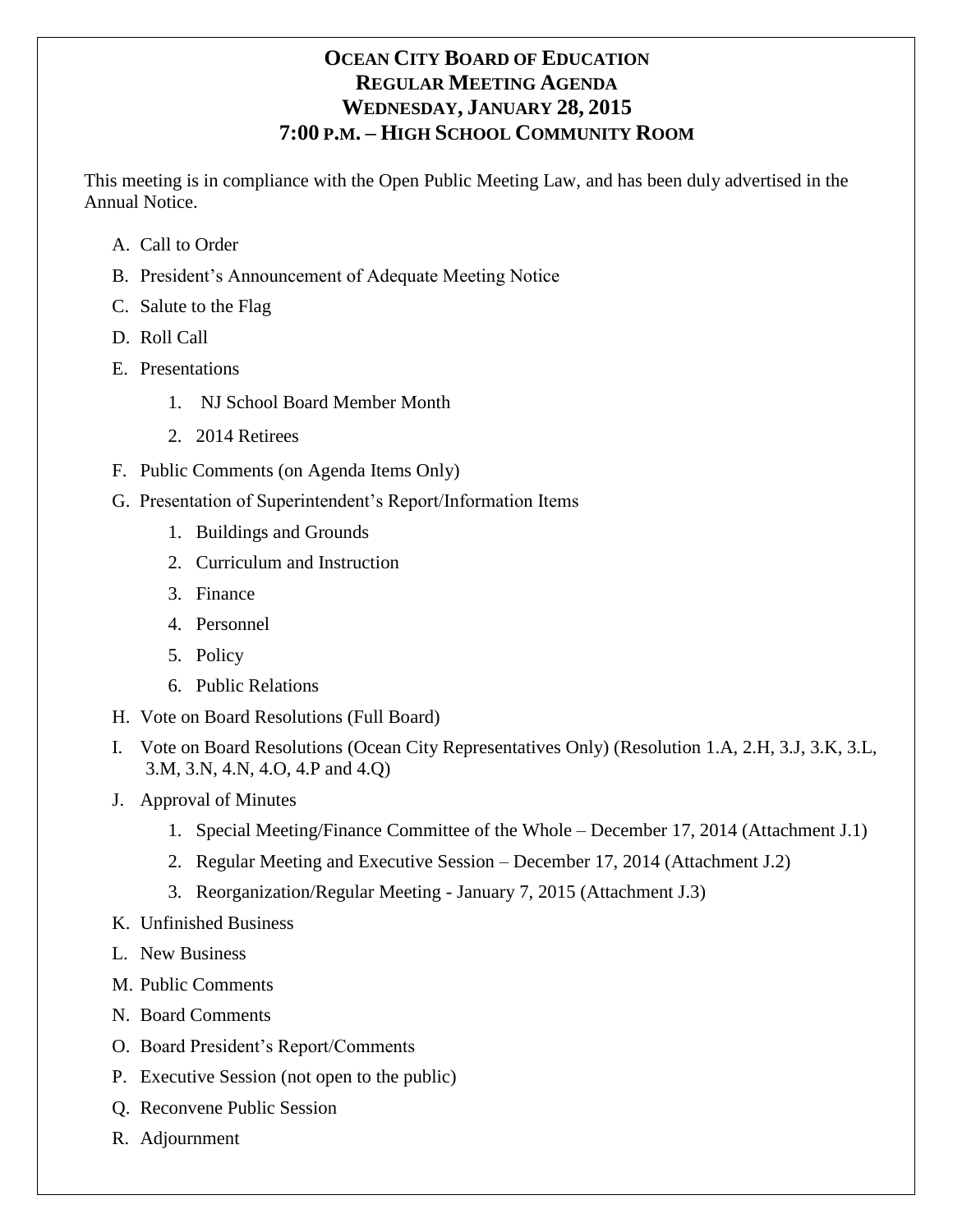#### **OFFICE OF THE**

#### **SUPERINTENDENT OF SCHOOLS**

**TO:** Ocean City Board of Education **FROM: Dr. Kathleen Taylor, Superintendent of Schools RE:** January 28, 2015 Regular Board Meeting

**MOTION:** Based on the recommendation of the Superintendent of Schools, the following resolutions are presented for formal approval by the Board of Education.

## **1. Buildings and Grounds**

## A. Use of Facilities **(Ocean City Representatives Only)**

The Board approves the following requests for the use of the High School, Intermediate School and Primary School:

| <b>High School</b> |                     |                                                               |  |  |
|--------------------|---------------------|---------------------------------------------------------------|--|--|
|                    | Requested By:       | Ocean City High School Wrestling Boosters                     |  |  |
|                    | Use:                | <b>Fundraising Tournament</b>                                 |  |  |
|                    | Date/Times:         | January 29, 2015 (Thurs), 7:00PM-9:00PM - placement selection |  |  |
|                    |                     | January 31, 2015 (Sat), 4:30PM-11:00PM - tournament           |  |  |
|                    | Rooms:              | Classroom F105 (Jan 29), Wrestling Room and Main Gym (Jan 31) |  |  |
|                    | Fee:                | No charge                                                     |  |  |
|                    |                     | Requested By: Townsquare Live Events                          |  |  |
|                    | Use:                | Kids' Fest                                                    |  |  |
|                    | Dates/Times:        | March 14, 2015 (Sat), 12:00PM-3:00PM - set up                 |  |  |
|                    |                     | March 15, 2015 (Sun), 12:00PM-4:00PM - event                  |  |  |
|                    | Room:               | Main Gym                                                      |  |  |
|                    | Fee:                | \$1,395.00                                                    |  |  |
|                    | Requested By:       | Ocean City Police Department                                  |  |  |
|                    | Use:                | 5K race/1 mile walk                                           |  |  |
|                    | Date/Times:         | June 13, 2015 (Sat), 6:00AM-2:00PM                            |  |  |
|                    | Room:               | <b>Exterior Rest Rooms</b>                                    |  |  |
|                    | Fee:                | No charge                                                     |  |  |
|                    | Intermediate School |                                                               |  |  |
|                    | Requested By:       | City of Ocean City                                            |  |  |
|                    | Use:                | <b>Baseball Registration</b>                                  |  |  |
|                    | Date/Times:         | February 4, 2015 (Wed), 5:45PM-8:00PM                         |  |  |
|                    | Room:               | <b>Front Entrance Hallway</b>                                 |  |  |
|                    | Fee:                | No charge                                                     |  |  |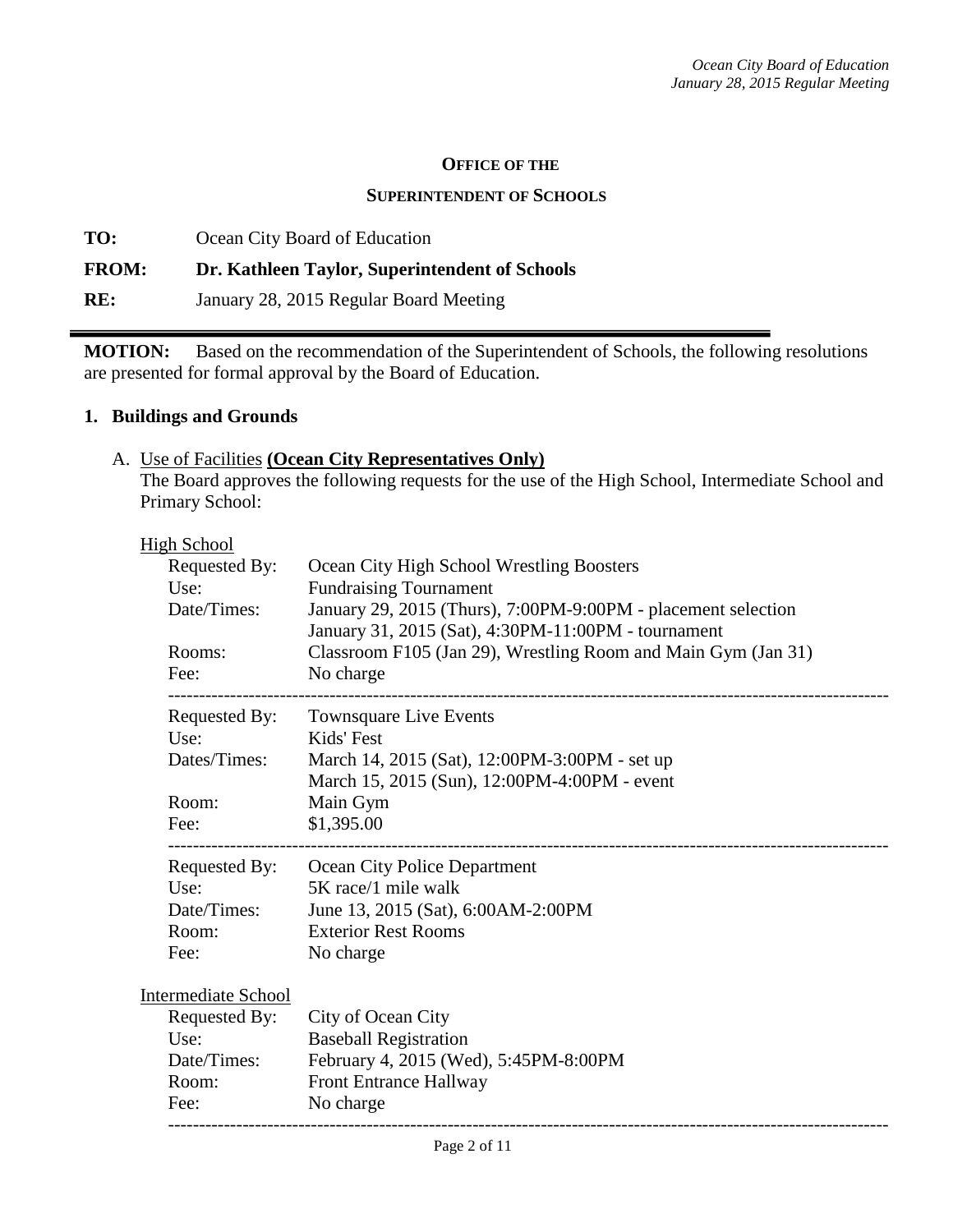| Requested By:<br>Use:<br>Date/Times:<br>Room:<br>Fee: | Betsy Young Memorial Fund<br><b>Basketball Game</b><br>March 13, 2015 (Fri), 5:00PM-6:00PM - set up, with event 6:30PM-8:00PM<br>Gym<br>No charge |
|-------------------------------------------------------|---------------------------------------------------------------------------------------------------------------------------------------------------|
| Requested By:                                         | City of Ocean City/Miss NJ Education Foundation                                                                                                   |
| Use:                                                  | <b>Miss NJ Orientation</b>                                                                                                                        |
| Dates/Times:                                          | April 24, 2015 (Fri), 5:00PM-9:00M - set up                                                                                                       |
| Rooms:                                                | April 25, 2015 (Sat), 7:30AM-3:00PM - event<br>Multi-Purpose Room, Cafeteria and Kitchen                                                          |
| Fee:                                                  | No charge                                                                                                                                         |
|                                                       |                                                                                                                                                   |
| Requested By:                                         | City of Ocean City/OC Fishing Club                                                                                                                |
| Use:                                                  | <b>Regional Meeting</b>                                                                                                                           |
| Date/Times:                                           | March 21, 2015 (Sat), 7:00AM-3:00PM                                                                                                               |
| Rooms:                                                | Multi-Purpose Room and Cafeteria                                                                                                                  |
| Fee:                                                  | No charge                                                                                                                                         |
| Requested By:                                         | City of Ocean City/OC Fishing Club                                                                                                                |
| Use:                                                  | <b>Fishing Tournament Headquarters</b>                                                                                                            |
| Dates/Times:                                          | October 16, 2015 (Fri), 5:00PM-7:00PM - set up                                                                                                    |
|                                                       | October 17, 2015 (Sat), 4:00AM-3:00PM\                                                                                                            |
| Rooms:                                                | Multi-Purpose Room and Cafeteria                                                                                                                  |
| Fee:                                                  | No charge                                                                                                                                         |
| Primary School                                        |                                                                                                                                                   |
| Requested By:                                         | City of Ocean City                                                                                                                                |
| Use:                                                  | <b>Baseball Registration</b>                                                                                                                      |
| Date/Times:                                           | January 28, 2015 (Wed), 5:45PM-8:00PM                                                                                                             |
| Room:                                                 | <b>Front Hallway</b>                                                                                                                              |
| Fee:                                                  | No charge                                                                                                                                         |
|                                                       | Requested By: National MS Society                                                                                                                 |
| Use:                                                  | <b>Bike MS Fundraiser</b>                                                                                                                         |
| Date/Times:                                           | May 17, 2015 (Sun), 8:00AM-2:00PM                                                                                                                 |
| Room:                                                 | Cafeteria, Kitchen and Restrooms                                                                                                                  |
| Fee:                                                  | \$1,250.00                                                                                                                                        |
|                                                       |                                                                                                                                                   |
| <b>Informational Items</b><br>Fire Drills             |                                                                                                                                                   |
|                                                       |                                                                                                                                                   |

| Ocean City High School                           | December 17, 2014 |
|--------------------------------------------------|-------------------|
| Ocean City Intermediate School December 16, 2014 |                   |
| <b>Ocean City Primary School</b>                 | December 10, 2014 |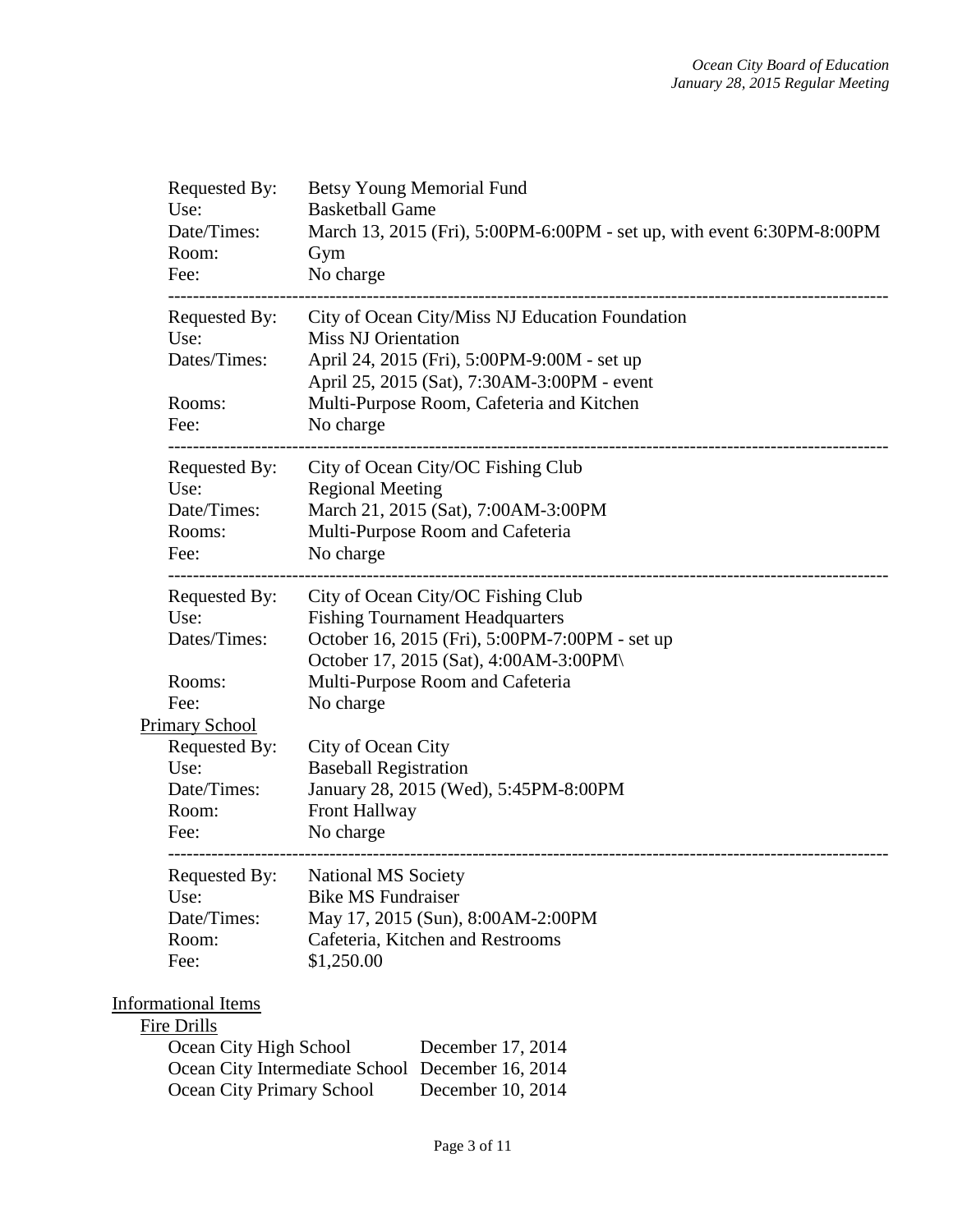| <b>Security Drills</b>                          |                   |
|-------------------------------------------------|-------------------|
| Ocean City High School                          | December 10, 2014 |
| Ocean City Intermediate School December 1, 2014 |                   |
| <b>Ocean City Primary School</b>                | December 11, 2014 |

- Discussion
- Buildings and Grounds Committee Report Mr. Oves, Chairperson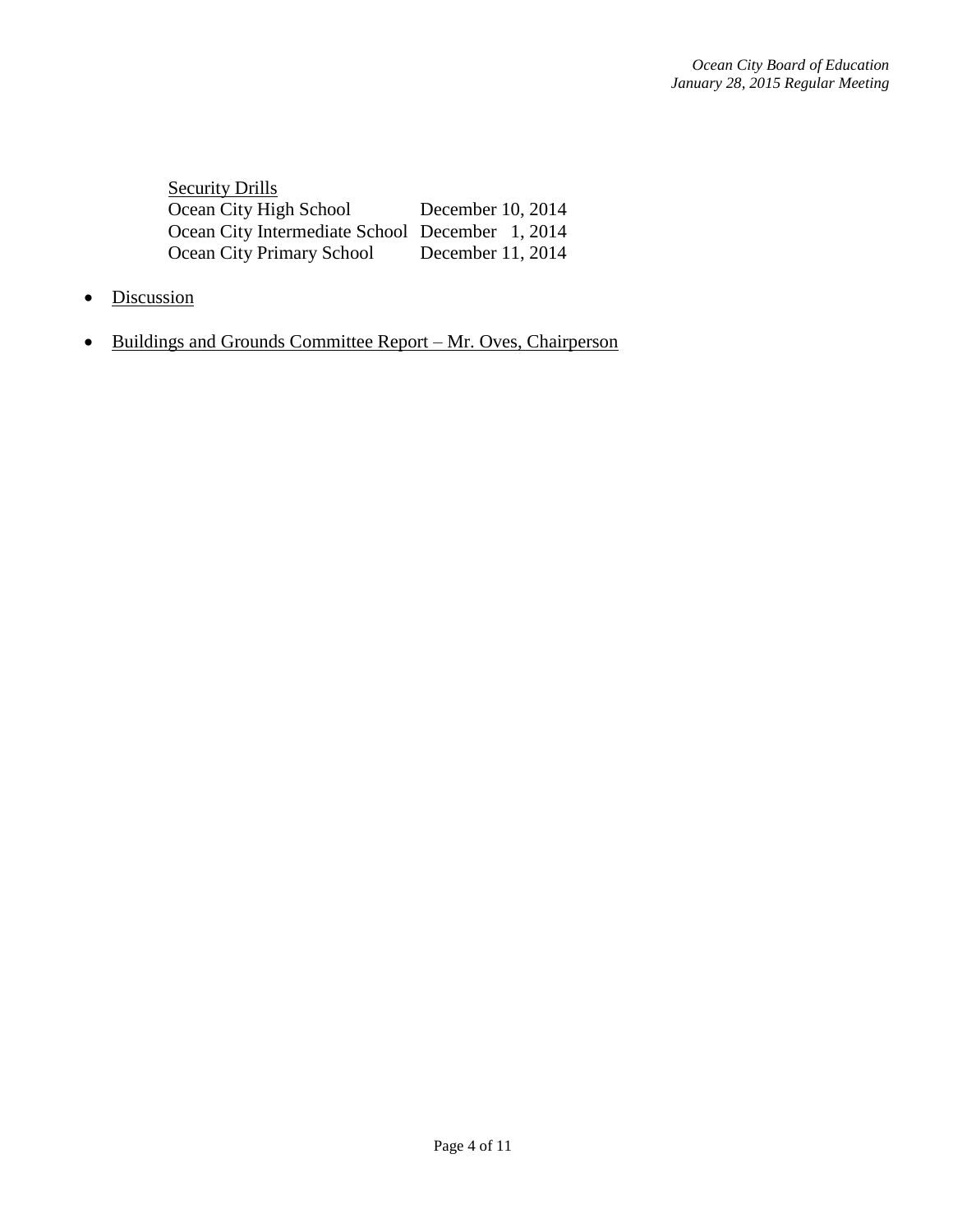## **2. Curriculum and Instruction**

## A. Out of District Placements

Board of Education approves the following out of district student placement for the 2014-15 School Year.

| Placement                   | # of Students | District | Tuition  |
|-----------------------------|---------------|----------|----------|
| Yale School East-Northfield |               |          | \$57,265 |

B. High School Field Trip Requests (Attachment #2.B) The Board approves the attached High School Field Trip list.

C. Core Ethical Values

The Board adopts the following School District Core Ethical Values, which will be incorporated into the District Code of Student Conduct:

- Academic Honesty and Integrity
- Respect
- Responsibility
- Trust
- Fairness
- Courage
- Compassion
- D. The Arc of New Jersey Agreement of Services (Attachment #2.D)

The Board approves submission of an Agreement of Services with The Arc of New Jersey for Planning and Adult Life. This is a transitional program for High School special education students, which will concentrate on making the shift from High School to the adult world. These services will be of no cost to the School District.

E. Harassment, Intimidation and Bullying-Investigations, Trainings and Programs (HIB-ITP) (Attachment #2.E)

The Board acknowledges the submission of the attached HIB-ITP Report occurring from July 1, 2014 – December 31, 2014 to the New Jersey Department of Education.

- F. Electronic Violence and Vandalism Reporting System (EVVRS) (Attachment #2.F) The Board acknowledges the submission of the attached EVVRS incidents occurring from September 1, 2014 – December 31, 2014 to the New Jersey Department of Education.
- G. Harassment, Intimidation, and Bullying (HIB) Case Findings (Attachment #2.G) The Board adopts and approves Harassment, Intimidation and Bullying (HIB) Case Findings as reported in the attached.
- H. Intermediate School Field Trip Requests (Attachment #2.H) **(Ocean City Representatives Only)** The Board approves the attached Intermediate School Field Trip list.

Informational Items (Attachments) Out-of-School Suspension Reports for December 2014.

- Discussion
- Curriculum and Student Affairs Committee Report Mrs. McAlister, Chairperson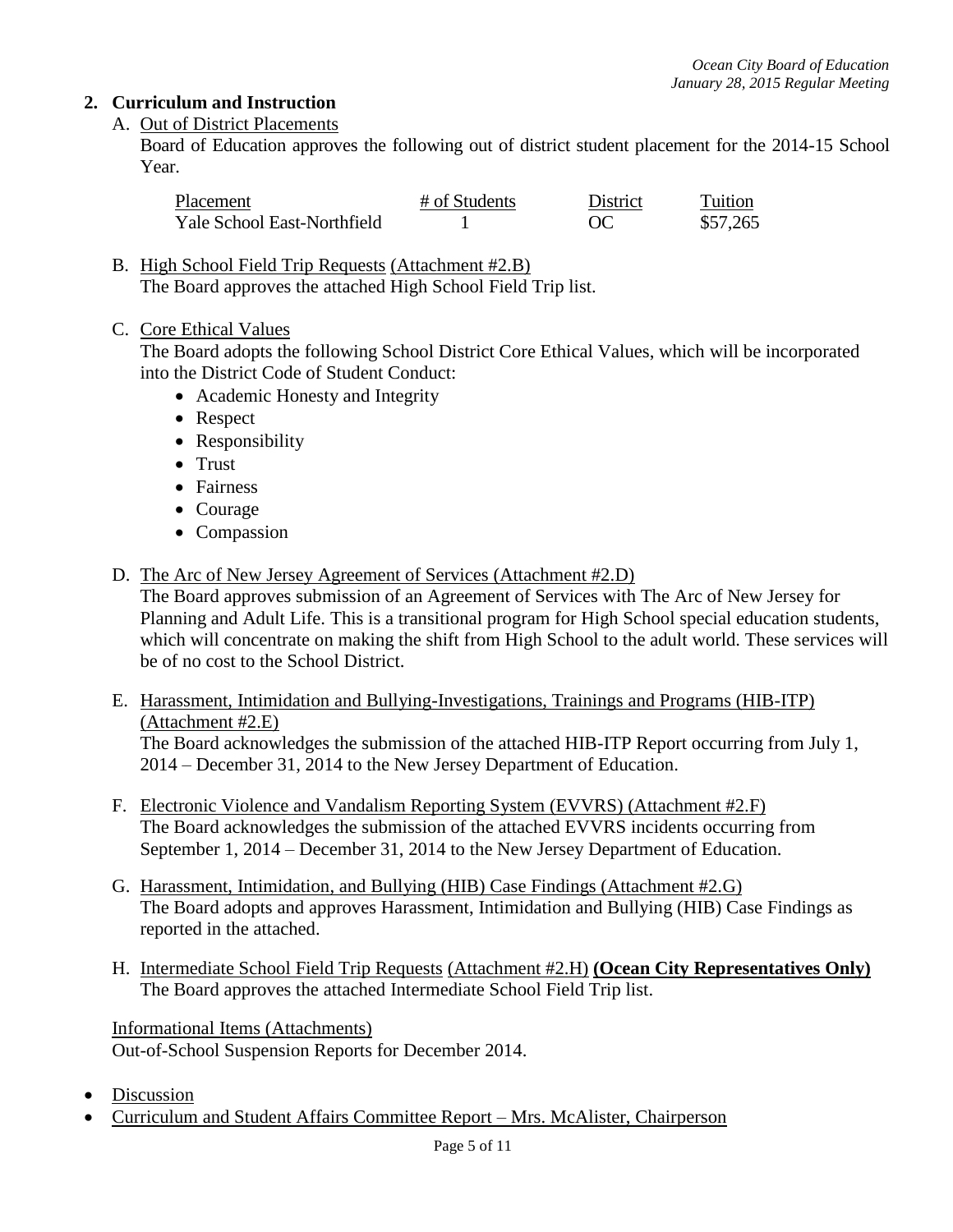## **3. Finance**

- A. Bill List (Attachment #3.A) The Board approves payment of bills for January 2015 in the amount of \$5,350,459.47.
- B. Secretary and Treasurer Reports (Attachment #3.B) The Board approves the Board Secretary's Monthly Financial Report and the Treasurer of School Funds' Reports for November 2014 and December 2014.
- C. Line Item Transfers (Attachment #3.C) The Board approves the revenue and appropriation transfers for November 2014 and December 2014. The Board also acknowledges receipt of the State of NJ mandated transfer reconciliation form for November 2014 and December 2014.
- D. Travel & Expense Reimbursement (Attachment #3.D) The Board approves the January 2015 list of Board of Education Members and School District Staff travel and related expense reimbursements.
- E. Food Service Report (Attachment #3.E) The Board accepts the Food Service Monthly Finance Report for December 2014.
- F. Capital Reserve Withdrawal of Funds The Board authorizes the withdrawal of funds from Capital Reserve for the High School Mechanical Upgrades (HVAC) Project in the amount of \$60,000.
- G. Payment Application #7 to Thermal Piping (Attachment #3.G) The Board approves Payment Application #7 in the amount of \$42,924.00 to Thermal Piping for the High School HVAC Mechanical Project as certified as the Board Engineer.

#### H. Funding from UT and OC MAC 2014-15

The Board accepts funding for the Ocean City High School for the 2014-15 school year from the Upper Township and Ocean City Municipal Alliance Committee (UT & OC MAC) as follows:

| <b>Students Against Destructive Decisions</b> | \$400.00 |
|-----------------------------------------------|----------|
| Intramural Program                            | \$400.00 |
| <b>Student Coalition Against Tobacco</b>      | \$400.00 |
| The Amazing Race                              | \$925.00 |

- I. Joint Transportation Agreement The Board approves the 2014-2015 Joint Transportation Agreement with the Upper Township Board of Education. Upper Township (host) will transport two Ocean City (joiner) students, along with 11 Upper Township students, to Ocean City High School Extension Program on Route No. EXT starting October 29, 2014 to November 14, 2014, at a joiner cost of \$85.
- J. Tuition Contract Agreement **(Ocean City Representatives Only)**  The Board approves the 2014-15 Special Education Tuition Contract Agreement for extraordinary costs with the Upper Township Board of Education in the amount of \$76,874.00.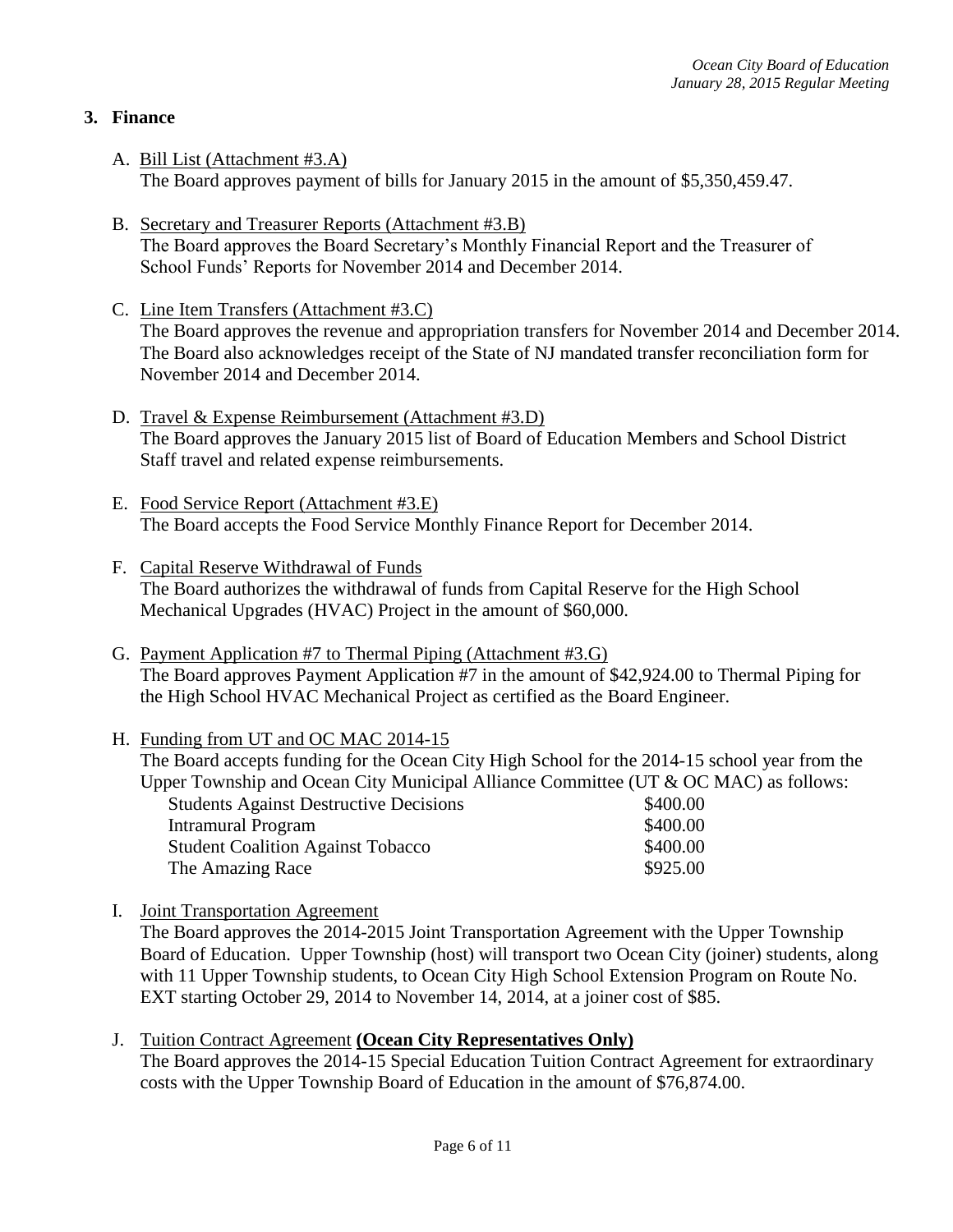#### K. Acceptance of Funds **(Ocean City Representatives Only)**

The Board accepts \$800 for the Intermediate School to continue their healthy school initiative and sustainable garden projects from the AtlantiCare Foundation as a recipient of the 2014-15 AtlantiCare Healthy Schools \$800 Healthy School & Healthy Garden Mini-Grant.

#### L. Acceptance of Funds **(Ocean City Representatives Only)**

The Board accepts the \$1,500 Healthy Edible School Garden Award for the Primary School from the AtlantiCare Foundation as a recipient of the 2014-15 AtlantiCare Healthy Schools \$1,500 New Edible School Garden Mini-Grant.

# M. Bid Award – Primary School Renovations **(Ocean City Representatives Only)**

The Board awards the Primary School Renovations to (to *be provided after the bid opening on January 23, 2015*). The following bids were received (*to be provided):.*

## N. Donation **(Ocean City Representatives Only)**

The Board accepts a donation of an acoustical shell from the City of Ocean City for the Intermediate School. The value is approximately \$500.

Discussion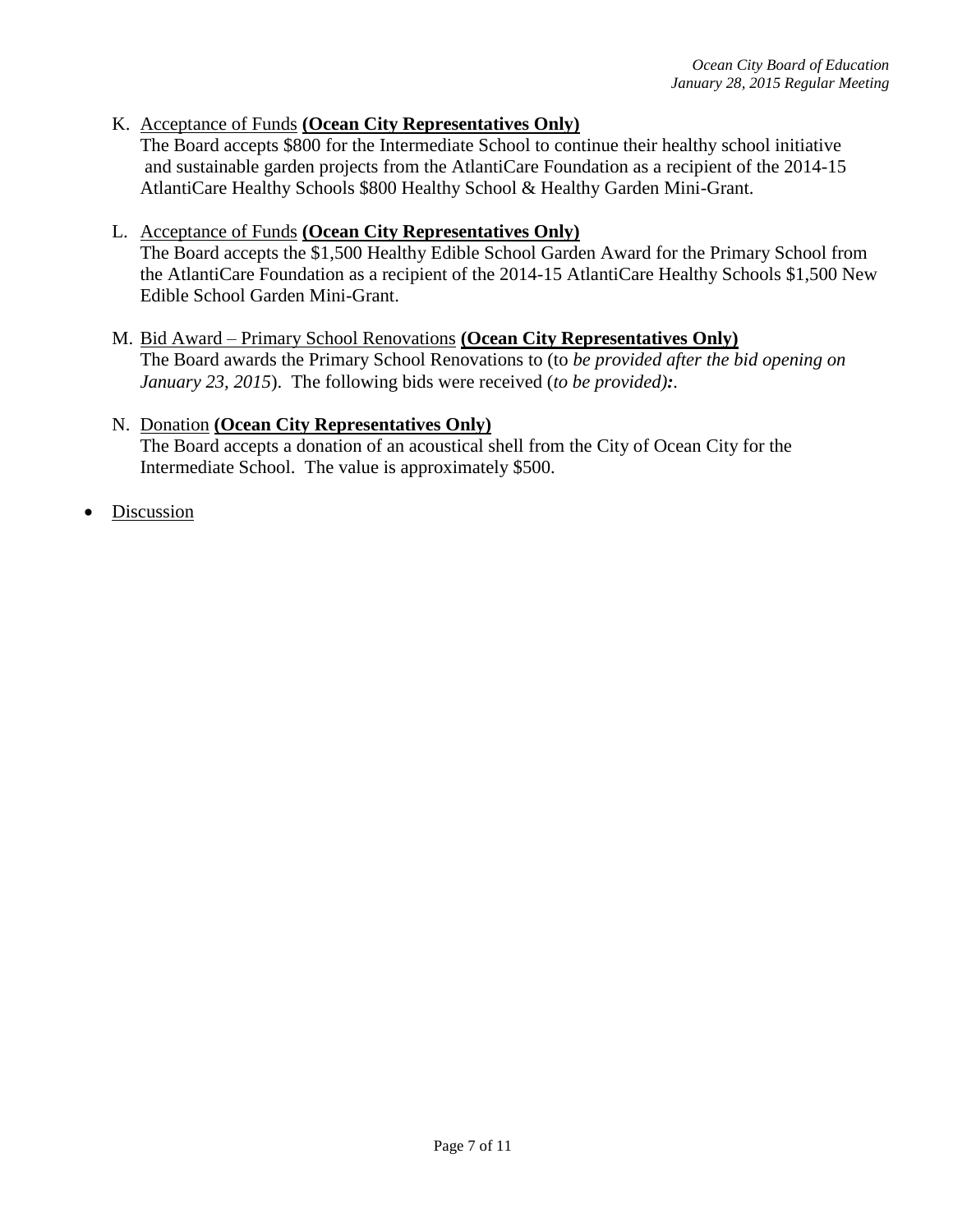#### **4. Personnel** (All motions are upon Superintendent's recommendation:)

- A. Substitutes (Attachment #4.A) roll call vote The Board approves the attached criminal history approved/HIB trained substitutes for the 2014-15 school year:
- B. Statement of Assurance (Attachment #4.B) roll call vote The Board approves the attached Statement of Assurance listing the paraprofessional staff and their titles for the 2014-15 school year.
- C. Certificated Staff Resignation roll call vote The Board accepts the resignation of Heather Cox, High School Extension Program's Elective Teacher for 3.5 hours on Fridays, effective February 2, 2015.
- D. Certificated Staff Resignation roll call vote The Board accepts the resignation of William Pesda, High School Assistant Boys' Tennis Coach, effective the 2014-15 school year.
- E. High School Coach, Stipend, and Volunteers (Attachment #4.E) roll call vote The Board approves the attached High School spring coach, stipend, and volunteers for the 2014-15 school year.
- F. High School Coaches and Stipends (Attachment #4.F) roll call vote The Board approves the attached High School fall coaches and stipends for the 2015-16 school year.
- G. High School Co-Curricular Sponsors and Stipends (Attachment #4.G) roll call vote The Board approves the attached High School spring co-curricular sponsors and stipends for the 2014-15 school year.
- H. High School Extension Program Teachers and Stipends roll call vote The Board approves the following High School Extension Program Teachers for the 2014-15 school year at a stipend of \$30 per hour:

Geralyn Williscroft, Teacher of English, Tuesdays and Thursdays, not to exceed 2.5 hours per week.

Leigh Lubas, Teacher of Family and Consumer Science, Fridays, not to exceed 3.25 hours per week

- I. Settlement Agreement (Attachment #4.I) roll call vote The Board approves and adopts the settlement agreement with employee #1230.
- J. Revised Leaves of Absence High School Certificated Staff (Attachment #4.J) roll call vote The Board approves the following revised leaves of absence: Employee #1369, a revised paid leave of absence, effective October 20, 2014 through January 27, 2015.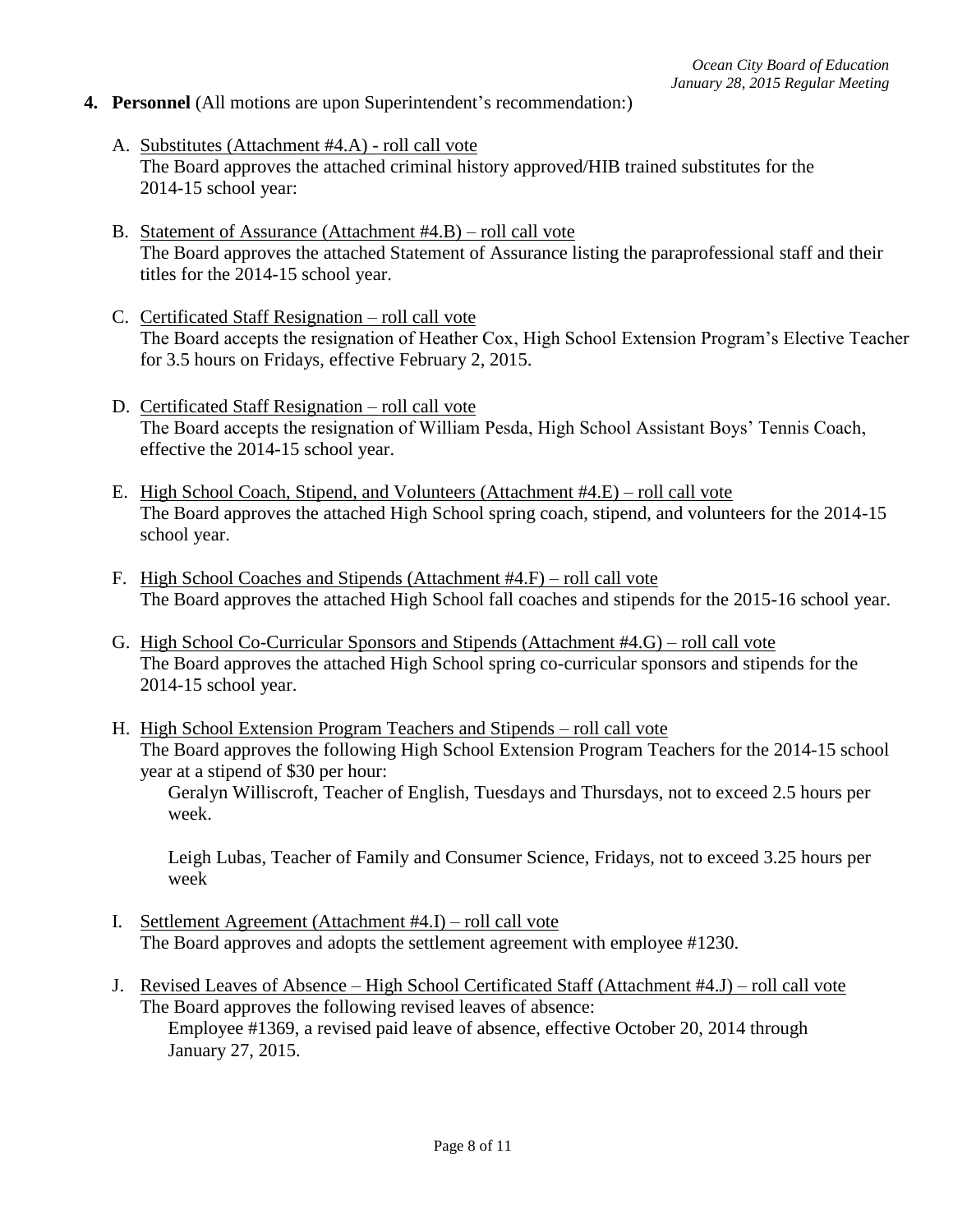Employee #2499, a revised paid leave of absence, effective December 12, 2014 through ½ day March 6, 2015 and an unpaid FMLA leave of absence, effective ½ day March 6, 2015 through June 30, 2015.

- K. Extended Short-Term Leave Replacement High School Certificated Staff roll call vote The Board extends William Boyle, High School short-term leave replacement Assistant Principal, through January 28, 2015 at a stipend of \$300 per diem.
- L. New Employment High School Supportive Staff roll call vote The Board approves the employment of Edward Shiffler, High School custodian, effective February 2, 2015 through June 30, 2015, \$36,741 (pro-rated), step 1.
- M. High School Fieldwork Placement roll call vote The Board approves the following High School fieldwork placement for winter/spring 2015: **Rowan University** Name: Sara Maimone Placement: Kristen Montanero, Librarian and Margaret Corcoran, Extension Program Teacherin-Charge
- N. Intermediate School Coach and Stipend roll call vote **(Ocean City Representatives Only)** The Board approves Patricia Kelly, Co-Cross Country coach at \$2,400.50, ½ of the stipend for the 2015-16 school year.
- O. Intermediate and Primary Schools' Family Night Presentation Teachers and Stipends (Attachment #4.O) – roll call vote **(Ocean City Representatives Only)** The Board ratifies the attached Intermediate and Primary Schools' Family Night Presentation teachers at a stipend of \$30 per hour. Program is funded by Title 1 – No Child Left Behind (NCLB), 1.5 hours per teacher, total program not to exceed \$495.
- P. Revised Leave of Absence Primary School Supportive Staff (Attachment #4.P) roll call vote **(Ocean City Representatives Only)** The Board approves employee #1992, a revised paid leave of absence effective November 25, 2014

through ½ day January 14, 2015, an unpaid FMLA leave of absence, effective ½ day January 14, 2015 through April 17, 2015, and an unpaid leave of absence, effective April 18, 2015 through on or before June 30, 2015.

Q. Primary School Fieldwork Placement Teacher - roll call vote **(Ocean City Representatives Only)** The Board approves the following Primary School fieldwork placement teacher, for winter/spring 2015:

Richard Stockton College of New Jersey Name: Michael Hughes Placement: Mary Frances Riley, Kindergarten Teacher

- Discussion
- Negotiations Committee Report Mr. Bauer, Chairperson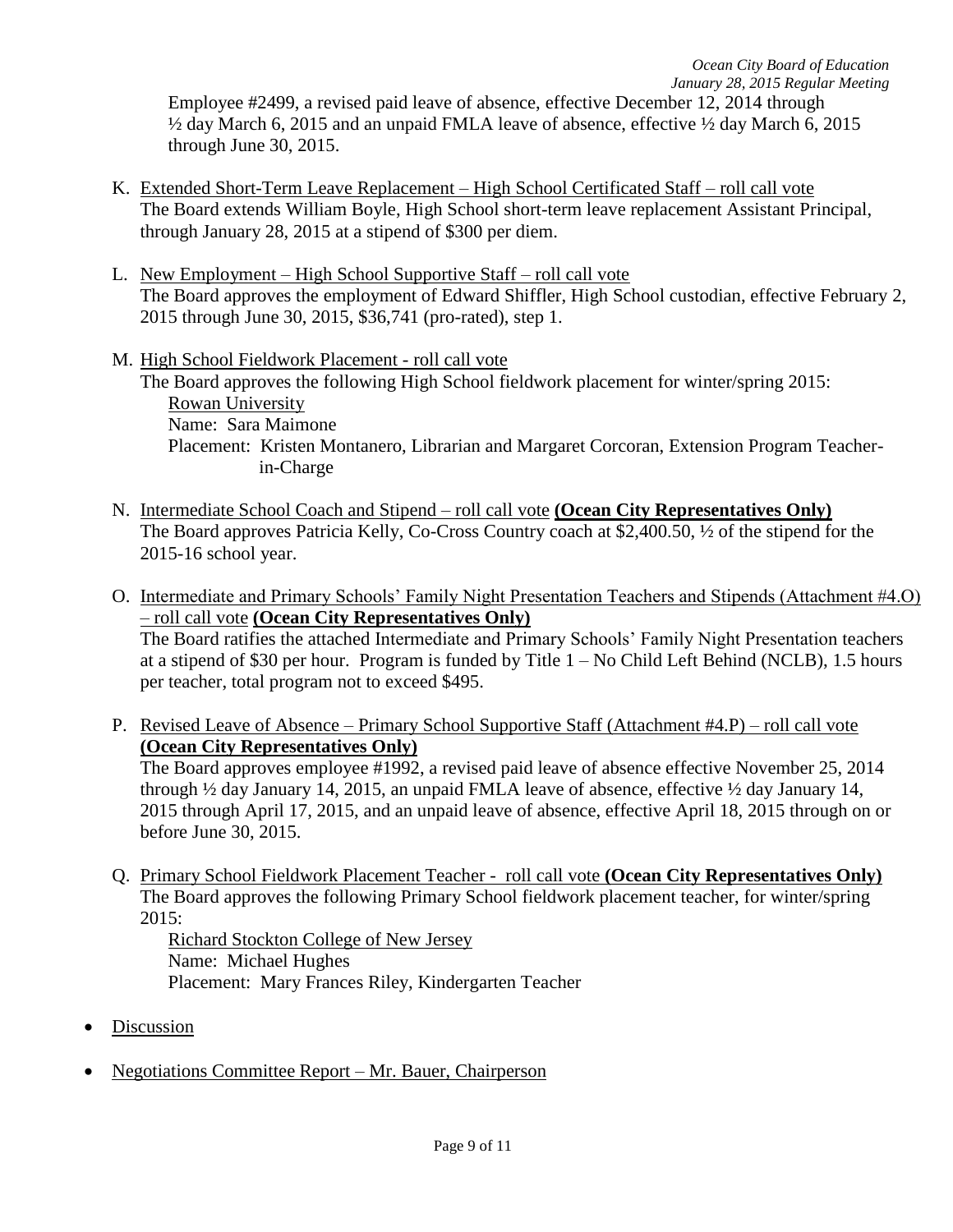## **5. Policy**

- Discussion
- Policy Committee Report Ms. Gallelli-Keyes, Chairperson